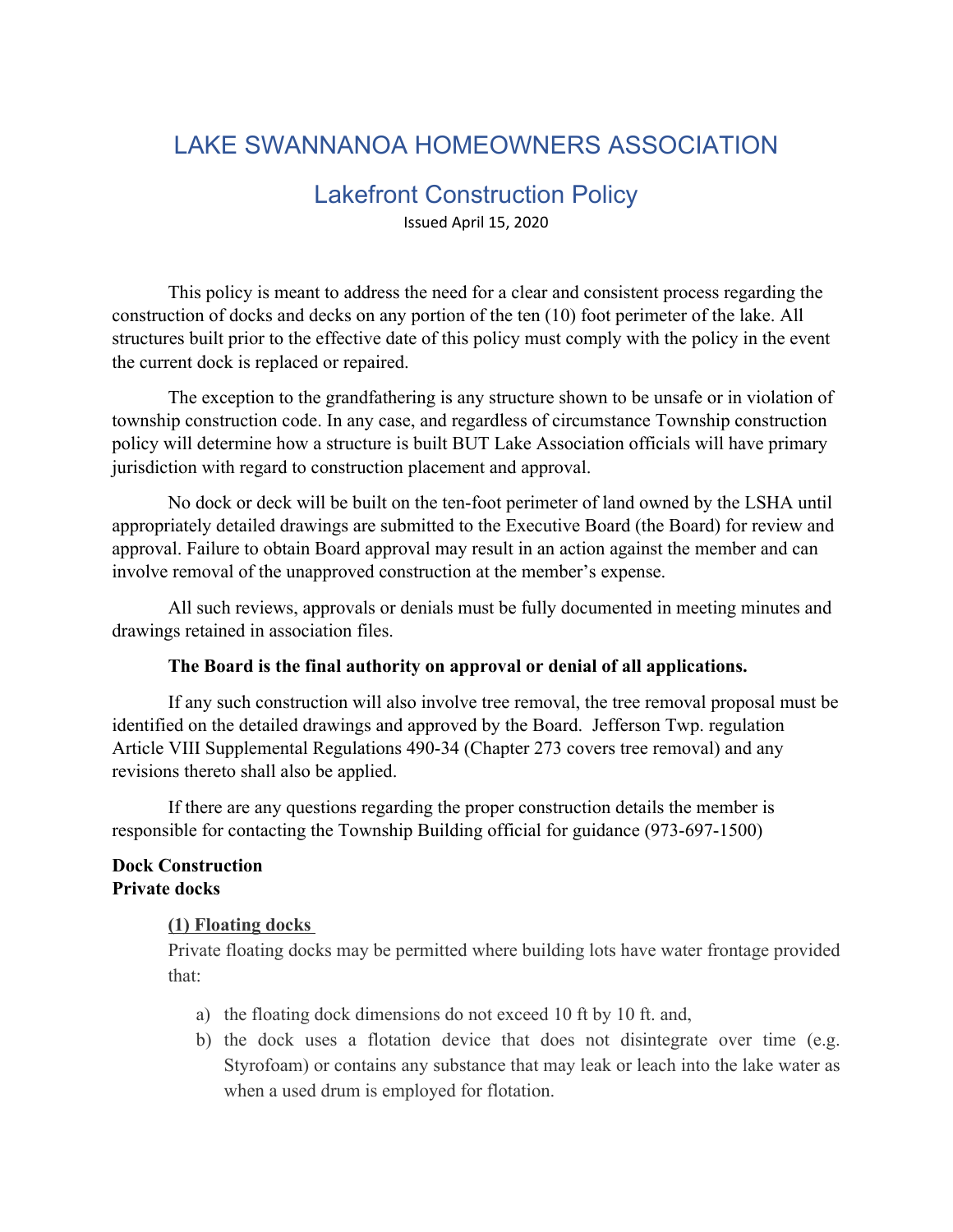c) Inflatable and or foam (lily type) pads may be permitted if they are properly anchored, made of non-disintegrating material and not more than 50 feet from the owners' waterfront.

#### **All requests for floating docks are subject to the discretion of the Board.**

#### **(2) Fixed docks**

A fixed dock may be permitted to cross the 10-foot lake owned strip provided that:

- a) No private, fixed dock shall exceed a width of 10 feet and, be no less than 4 feet wide,
- b) be of a length no more than 10 feet from the point where the ten-foot strip originates. Such point to be determined at the time plans are submitted to the Board., and
- c) not be located within 10 feet of a side property line.

NOTE: It is strongly advised that consideration be given to keeping the deck of the dock at least one foot above the water surface to allow for high water events.

There may be situations in which a property owner may want to build more than one dock or deck along the waterfront using Association property. In no case will a single property contain more than two structures on the 10-foot strip of Association property.

In such cases the controlling factor will be the combined square footage of the structures versus the square footage of the lake frontage for that property. No property waterline will be permitted to have more than 50% of its area occupied by decks or docks. The area of a dock considered to be occupying the 10-foot strip will be limited to the square footage actually sitting on the land, excluding the area over the water (but refer to 2b above).

For example, if a property extends for 50 feet along the water line then the square footage for that waterfront is 500 square feet (50 x 10). Therefore, the total amount of land permitted to be occupied is 250 square feet.

If an owner were to build a free-standing deck measuring  $10 \times 15(150)$  square feet). Then, in the example above any dock built in addition to this deck would not be allowed to occupy more than a 10 x 10-foot space on the perimeter strip belonging to the Association.

#### **General considerations:**

No dock or deck shall be covered with any roofing or other shelter, nor may they contain a secondary structure other than a bench and must remain open structures.

All fixed and floating docks and decks must be maintained by their owners in safe condition and kept in good repair The Board reserves the right to require that any dock or deck, built at any time that is found to be unsafe will be required to:

be made safe through repair or, torn down and removed at the owner's expense, and a new application made to the Board for replacement.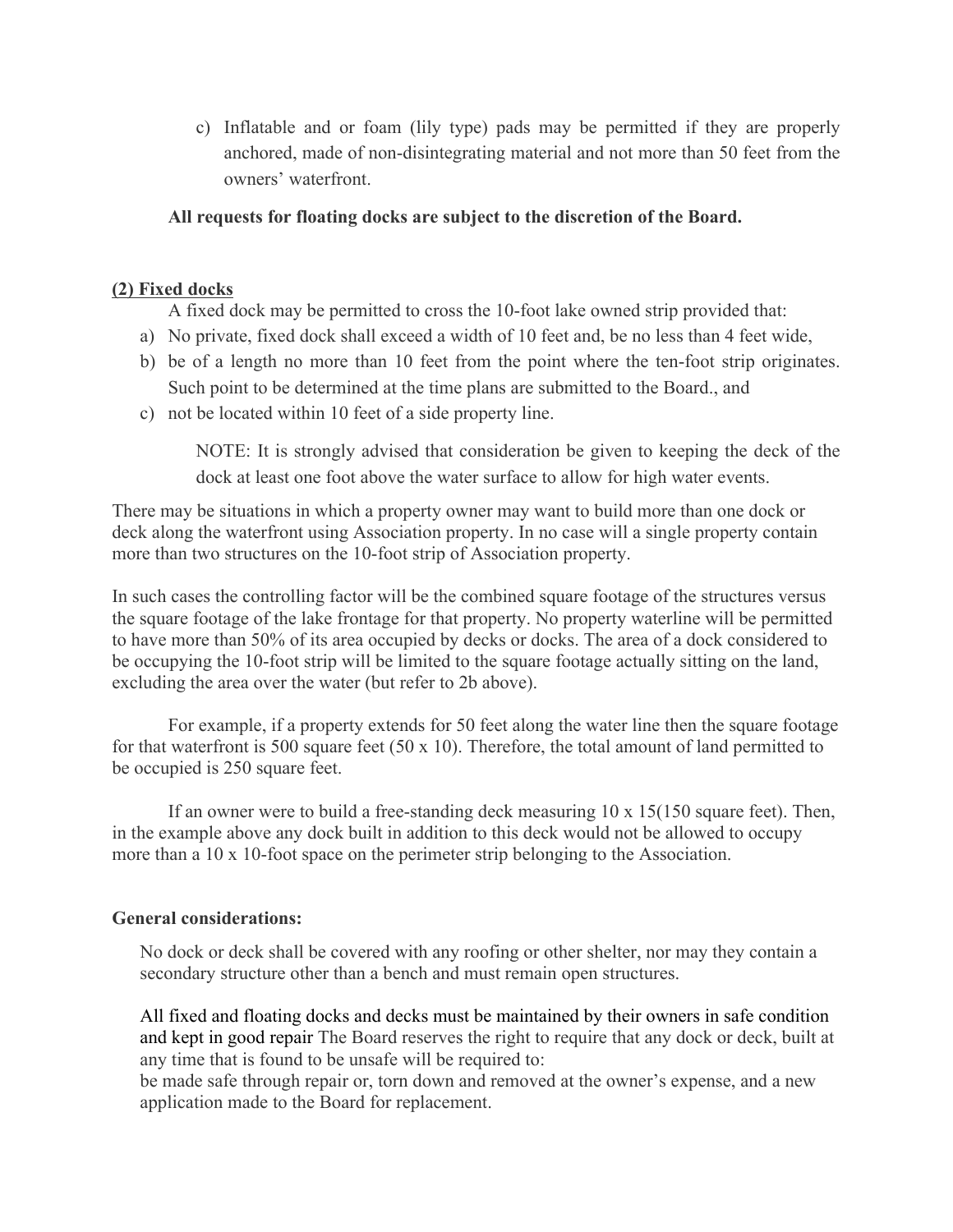The Board will provide written notice (which may be by email) of required repairs and the property owner shall be provided fourteen (14) days from the date of the written notice to complete the required repairs. Once complete, the property owner must notify the Board in writing upon completion of repairs. The Board reserves the right to require the removal if the repairs are not completed.

Such deck or patio must comply with Jefferson Twp. building code including setback requirements, appropriate sizing and grade of materials and all current safe construction rules, and any additional local or state requirements

No deck built on the ten-foot perimeter strip will exceed one level and may not serve as the foundation for any other structure such as a storage shed.

NOTE: Jefferson Twp. may consider decks and patios to be impermeable surfaces and so the resident must be aware of that TOWNSHIP policy as the Association assumes no responsibility in the event of a violation.

Once approved the resident must comply with the approved drawing. No exceptions or deviations are permitted without additional review by the Board. The Board reserves the right to require verification the dock/deck has been constructed and/or repaired in compliance with this policy and the applicable ordinances.

#### **Definitions:**

#### Deck

Any platform installed at or above grade level and having no roof and no enclosed sides. Patio

An area at grade level, or slightly above grade level, covered with masonry, stone or similar material open to the sky.